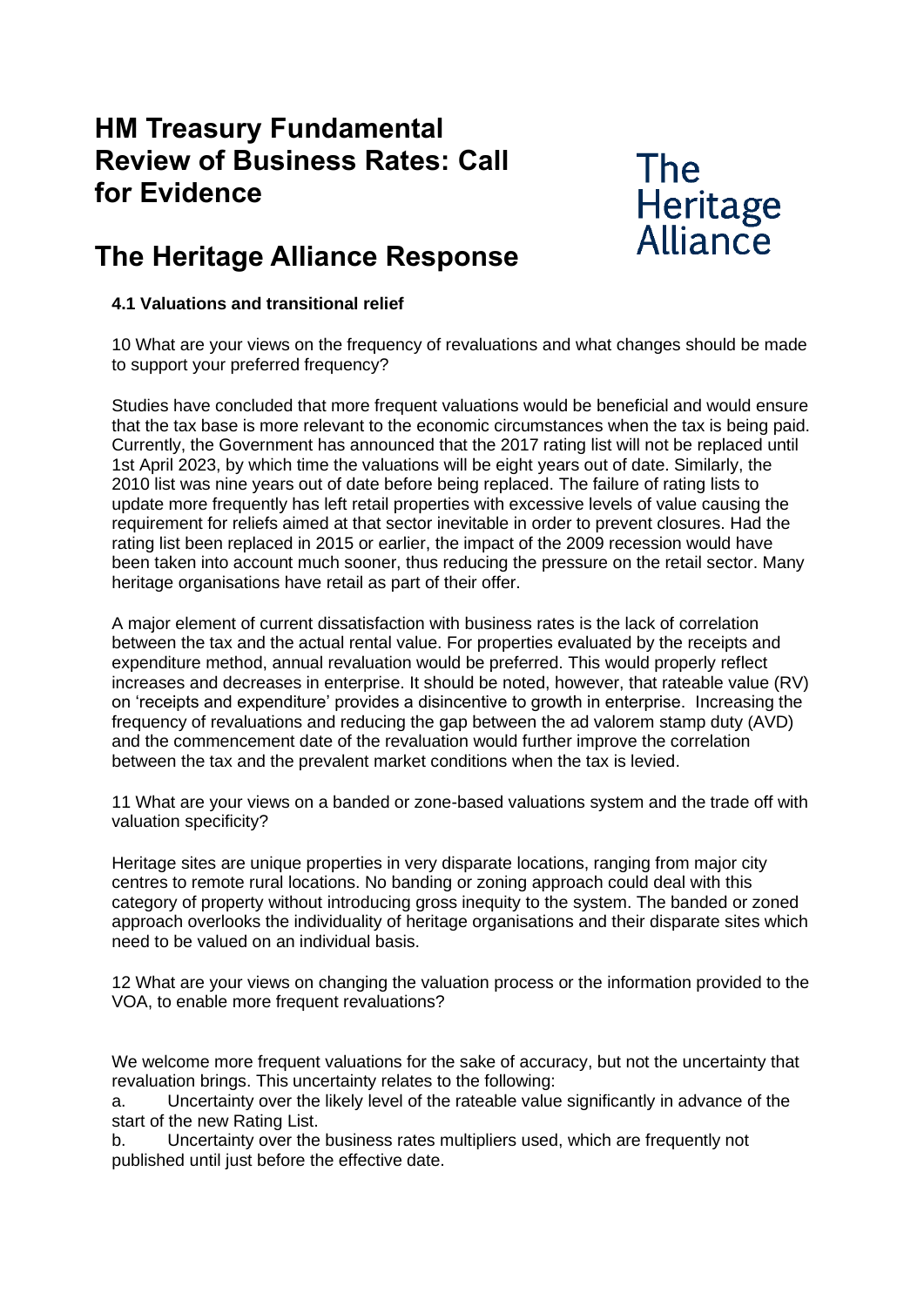The draft rating lists are currently prepared by June in the year preceding the revaluation and the lists are then handed over to the Treasury and later to the billing authorities before being published in draft format. By shortening the period allowed between completion of the draft list and its coming into force, the time required for the revaluation cycle could be shortened.

Shorter revaluation cycles and a short lead-in period for the AVD would reduce the amount of market change that must be accounted for in the revaluation and should therefore make the exercise simpler and more efficient. In addition, if the VOA collected evidence on a continuous basis there would be less requirement for rushed analysis at the start of each new revaluation cycle. The collection of evidence could be set as an annual return.

13 What are your views on the relative importance of the period between the AVD and compilation of the list vs. more frequent revaluations?

In order to make the tax more relevant to the economic circumstances at the time in which the tax is paid, both the shortening of the period between revaluations as well as the period between the AVD and the commencement date of the rating list are important. Of greater importance is the delay between AVD and commencement of the new list. This is clearly demonstrated by the unfair distribution of liabilities during the life of the 2010 rating list, which was based on values set before the impact of the recession but lasted for the whole of the period of recovery from the recession.

Under the current system, with a two year lead-in from AVD to revaluation, information which is five or more years out of date will be applied to the valuation. Reducing the gap to one year would mean that the oldest information of relevance will be four years prior to the revaluation, and any trends demonstrated by the accounts will also be more relevant to the revaluation date.

The longer life of a rating list provides a higher degree of certainty for future budgeting, but if the rates liability is excessive and out of touch with the market, then it produces a longer period of adverse conditions which can threaten the viability of the site. Equally, if the liability is too low, then the adjustment at the next revaluation is likely to create its own difficulties. It is preferable to have shorter revaluation periods and consequently smaller adjustments.

We advocate for a reduced period of one year between the AVD and the commencement date of the next revaluation; and a three year period between revaluations.

14 What are your views on changing the definition of rents used in the valuation process? How could this be done in a way that most fairly reflects the value of the property?

In order to respond to this question it is first necessary to understand the current definition of rateable value and recent decisions of the Supreme Court and Upper Tribunal (Lands Chamber), especially when considering the extent to which hypothetical considerations should override reality. It is also necessary to consider the reality of the museum and heritage sector.

The basis of the rating hypothesis is very similar to the general assumptions in a full repairing and insuring (FRI) lease, including the assumptions regarding use (or mode or category of use as set out in the para 2 Schedule 6 of the Local Government Finance Act 1988).

The only issue that is unclear in the definition of rateable value is the length of the hypothetical term of the letting. It is standard practice for the rent review clause in a lease to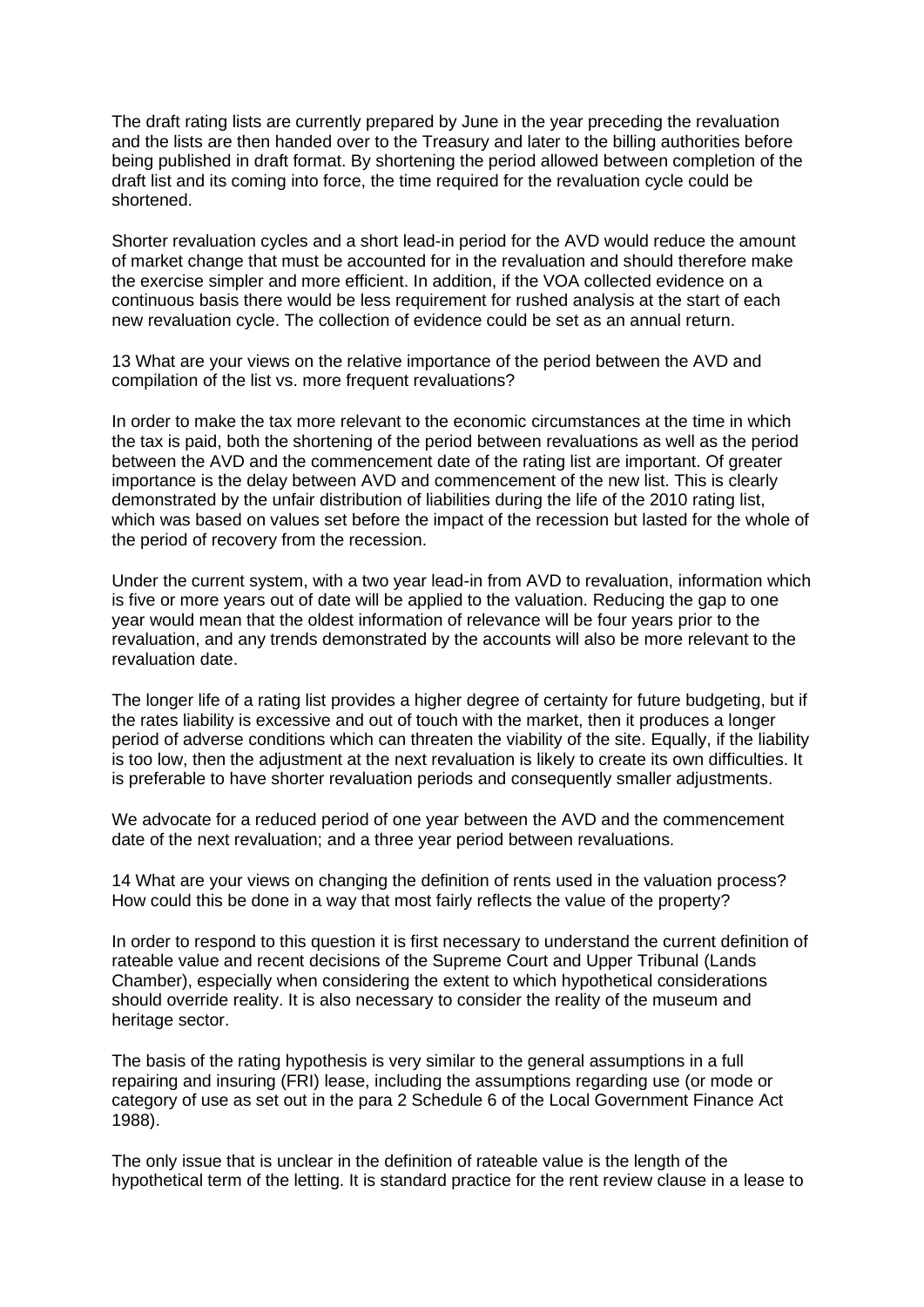define the assumed term when determining the new rent. The definition of rateable value refers to a letting from year to year; historic case law modifies this with the assumption of a reasonable prospect of continuance. This is very vague, and what is a reasonable prospect will vary from sector to sector of the property market.

The level of rent payable will depend upon the length of the lease or the length of time between reviews. It may therefore be sensible to define the hypothetical term as being five years, in line with the most common rent review pattern in the market. This is unlikely to make any difference to the valuation of properties such as shops and offices etc. where the evidence on which the rateable values are based are from five yearly review pattern lettings.

In the charitable heritage sites, museum and galleries market, there are few lettings and most of those are not on FRI terms, therefore there is no market norm against which to consider what is a reasonable prospect of continuance.

For our members that are historic house businesses, as those that are charities, the hypothetical rent of an ought to account for the cost of ongoing long term repairs and annual maintenance to protect the heritage site. Most of these organisations, especially those run as businesses, or the commercial arm of a charity, are fragile. Bills and repair costs are significant. Our member, Historic Houses, estimates their members spend £60,000 per year average on repair and maintenance, without taking into account the backlog of work that could be done.

15 If you have had concerns over the specific method of valuation applied to your property, what were these concerns and how could the process be improved?

Museums form a significant part of our membership, and there has been a recent decision of the Upper Tribunal (Lands Chamber) dealing specifically with the valuation of museums and the appropriate method of valuation to be adopted: Stephen G. Hughes (VO) v Exeter City Council [2020] (the Exeter decision). The dispute related to the valuation of the Royal Albert Memorial Museum (RAMM) in Exeter in respect of the 2010 rating list. The VOA was refused leave to appeal to the Court of Appeal and so this decision is final and binding. This decision also fully supports an earlier decision of the Upper Tribunal in the case of Stephen G. Hughes (VO) v York Museums and Gallery Trust.

It is agreed between the VOA and the sector's professional representatives that there is no body of rental evidence that can be analysed and used to value other properties. The vast majority of museums are freehold and those which are held on leases are often let at nominal rents or low rents with the landlord taking responsibility for some or all repairs, insurance and other costs that the rating hypothesis assumes will fall to the tenant. However, that does not mean that the rental evidence cannot be used to inform the valuation process.

This, therefore, leaves two main methods of valuation - receipts and expenditure or contractor's basis. These are not the only methods of valuation available as has been highlighted in the Exeter decision. However, we must draw your attention to an inaccuracy in the information given in para 4.19 of the Business Rates Review Call for Evidence (p19). In the table it is stated that 2% of properties are valued by reference to receipts and expenditure method of valuation. This is incorrect as the vast majority of properties in the rating list valued by reference to receipts – for example, pubs, hotels, restaurants, visitor and tourist attractions and other leisure facilities – are valued on the basis of a percentage of gross receipts with no reference to expenditure. The percentage should be derived from the analysis of rental evidence, or from full analysis of full receipts and expenditure valuations. Where there is no such evidence then there is no basis for this method of valuation. Not all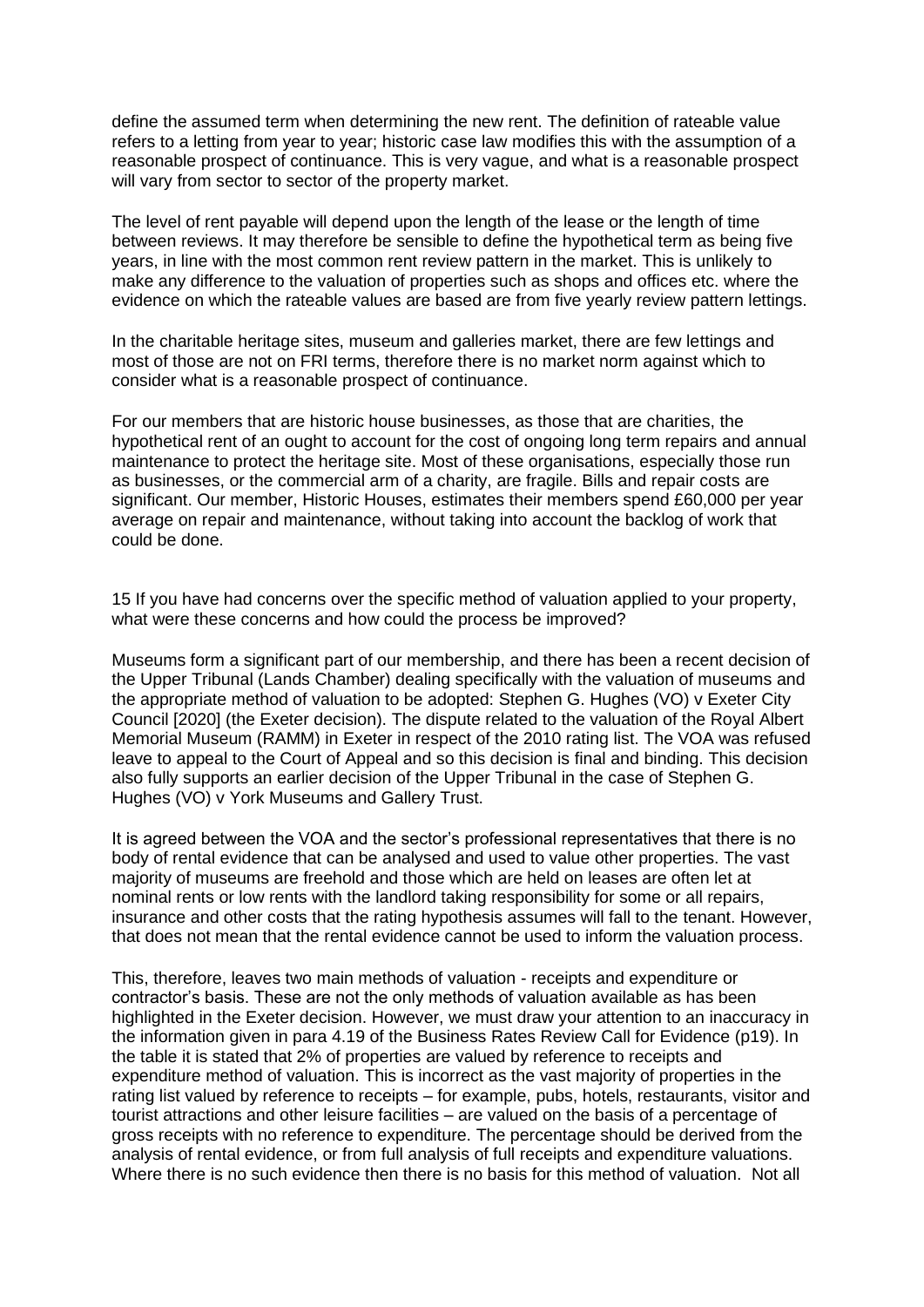museums are described as such in the rating lists and so will not be included above. However, with the exception of the 1990 rating list, approximately half of the properties described as museums are valued using contractor's basis. There is no apparent correlation in respect of size, age or other criteria to determine why a particular method of valuation has been adopted. There is however a stark contrast in the outcomes of using different methodologies.

The use of contractor's basis, as currently applied by the VOA, does not allow for the ability to pay the occupier, the requirement for grant funding to enable developments of new museums or works of improvement, or extension of existing museums and a number of other relevant factors. Grant funding is central to the health and success of the heritage sector. These issues are all highlighted in the Exeter decision. The VOA have issued revised guidelines for the valuation of museums acknowledging that contractor's basis is not appropriate to value 'historic' buildings occupied as museums – however, there is no definition of 'historic' and the method of valuation is still in dispute. The VOA have been asked to discuss and potentially agree on the guidelines for valuing museums with sector bodies but have declined to do so.

The Upper Tribunal referred to the potential to consider overbids or bids reflecting socioeconomic value to the community as alternative methods of valuation. However, in the Exeter decision, it was concluded that the scale of the losses that the only hypothetical tenant faces in occupying the property is such that the Rateable Value should be £1, a reduction from the previously agreed figure of £445,000 using contractor's method. The issue of an overbid was considered in a Court of Appeal Decision in respect of two National Trust properties in the case of Hoare and another (VO) v National Trust [1998]. In that case, the VOA argued that a Rateable Value of £0 was unlawful and that the rental value, and therefore rateable value, should be based on an overbid of 3% of gross receipts. The Court of Appeal rejected this approach. The properties were inherently loss making and the landlord benefited significantly by having a tenant take responsibility for repairs, maintenance, insurance etc, who would thus not be required to pay rent. There was no evidence to justify the percentage proposed by the Valuation Officer and no reason to assume that the National Trust would use funds from other resources to pay a rent on these properties. The same arguments were considered in the Exeter decision, which carefully considered a wealth of other case law when arriving at the decision.

The question of a bid based on socio-economic gain has two significant hurdles to overcome. Firstly, measuring socio-economic gain is very imprecise as well as a measure of gain to the locality and not the property. There is no mechanism by which the gain to the community can be translated into a rent for the property, and only local governments or similar bodies can benefit from this gain by way of meeting their objectives. Such a method would not apply to museums occupied by independent charities or other bodies. There would therefore be a two-tier valuations system dependent not on the property but on the occupier of the property.

The revised VOA guidance shows a lack of understanding of the museum sector. The process could be improved if the VOA consented to meet with museum sector bodies to agree on the outline of how museums should be valued, with a consistent approach in line with the recent decisions of the Upper Tribunal. It could also then be agreed what information the VOA could reasonably request in order to carry out the valuation process. The VOA have undertaken similar consultation with representative bodies of the pub sector and drawn up a detailed valuation scheme for all public houses in England and Wales – this has led to a general consensus on the valuation of public houses, thus reducing the number of appeals and facilitating negotiated settlements.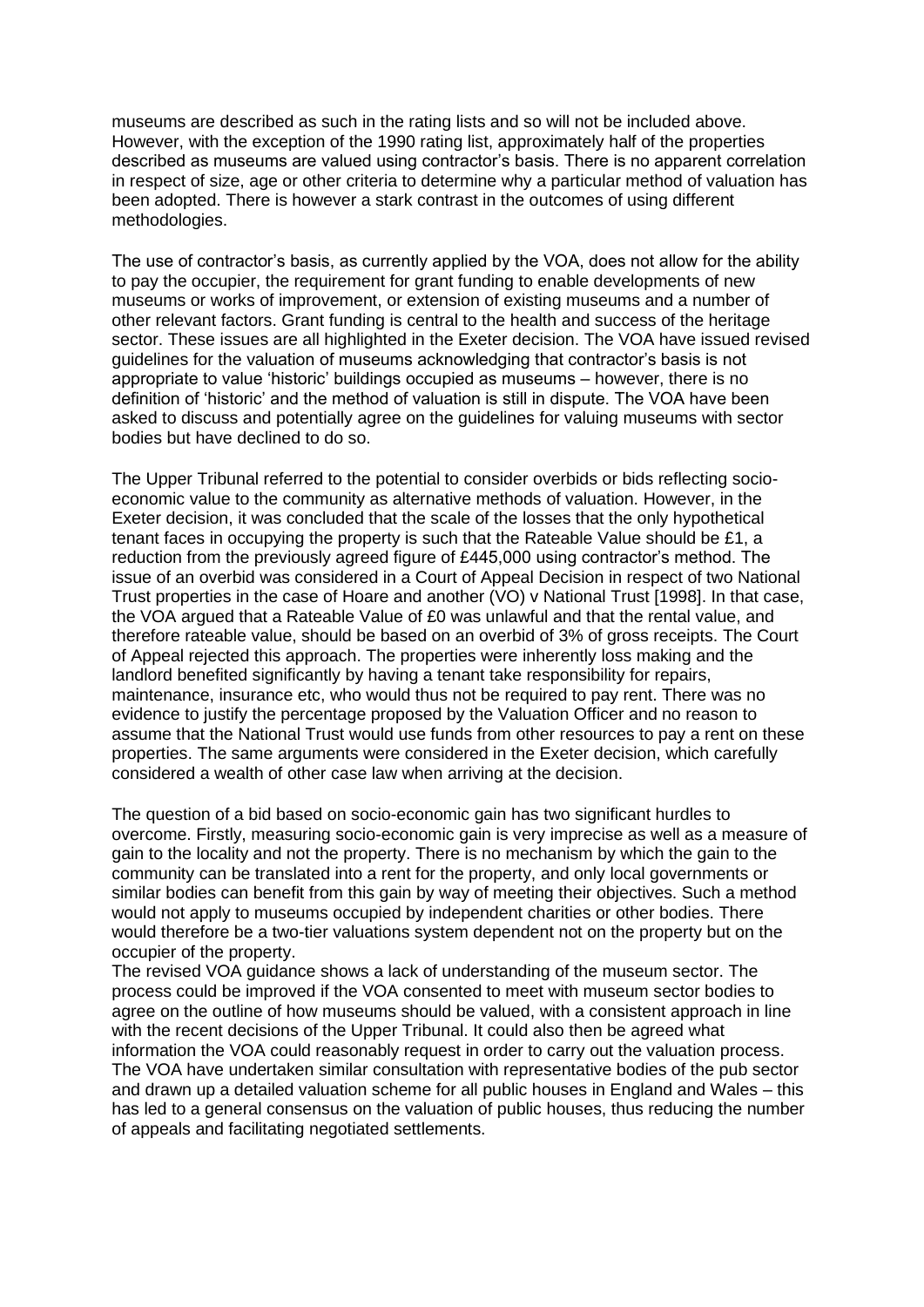For heritage businesses, such as historic houses, the business rates system is inherently flawed by its focus on arbitrary rental values which are not related to the actual profit of a business. The origin of the current system was the General Rate Act of 1967, when a traditional 'premises' was central to the business enterprise; this approach is outdated now that so many businesses operate online, or are operated remotely.

For businesses where RV is calculated upon receipts and expenditure, the current method of applying a percentage discount to arrive at a hypothetical rent is ineffective and inaccurate. This method attempts to calculate a hypothetical rent that is a level playing field with those premises based on actual rent passing, but by applying a fixed percentage discount it fails to account for businesses that are over or under trading on that premises. This particularly affects historic houses, auction markets and other premises where comparable actual rents are difficult to find. We advocate that by exempting properties on the heritage at risk register from the business rates system, heritage owners would be able to do much needed repair and make a positive impact on their local environment. In addition, the Government understanding the long-term repair needs of historic and heritage buildings and taking these into consideration when calculating hypothetical rent would be welcome.

16 What are your views on the design of the transitional relief scheme, and how transitional arrangements should be funded, given the requirement for revenue neutrality?

The transitional relief scheme as currently set out is grossly unfair to occupiers of large properties. The amount of reduction allowed from year to year is minimal, whilst the increases are punitive. At the start of the list for properties with rateable value of more than £100,000, the maximum increase allowed (including inflation) was +44.84%, whereas the maximum decrease (allowing for inflation) was -2.18%. For the middle band of properties of £20,000 to £100,000 the rage was +14.75% to -8.20%. Only smaller properties with values below £20,000 allowed greater reductions than increases with a range of +7.1% to -18.4%. There is no

correlation between the size of the rateable value and the ability of the business occupying the property to cope with increases in liability, nor with the need to reduce overheads.

It is understood that the revaluation process should be fiscally neutral overall, simply allowing for a more equitable distribution of the burden of business rates between different sectors of the economy and different geographical regions of the country. However due to the delay between revaluations the redistribution is extreme. Those parts of the economy that are in greatest need of reduced costs, for example high street retailing do not benefit quickly from the restrictions in reductions. In the case of museums arguably, as demonstrated in the Exeter decision, the problem of transition is secondary to the problem of a large proportion of properties being grossly overvalued, which has been exacerbated by the significant rise in values between the 2010 and 2017 Rating Lists and the very rapid increase in liability due to transition.

There needs to be greater equity between the limitations on increases and the limitations on reductions. Whilst the stated aim is for the transitional arrangements to be self-financing, the perception when there is such a very wide discrepancy between the large increases and the minimal reductions allowed is that the Treasury appears to be profiting from the transitional system.

#### **4.2 Plant and machinery and investment**

17 What evidence is there that the business rates treatment of P&M and changes to property affects investment decisions?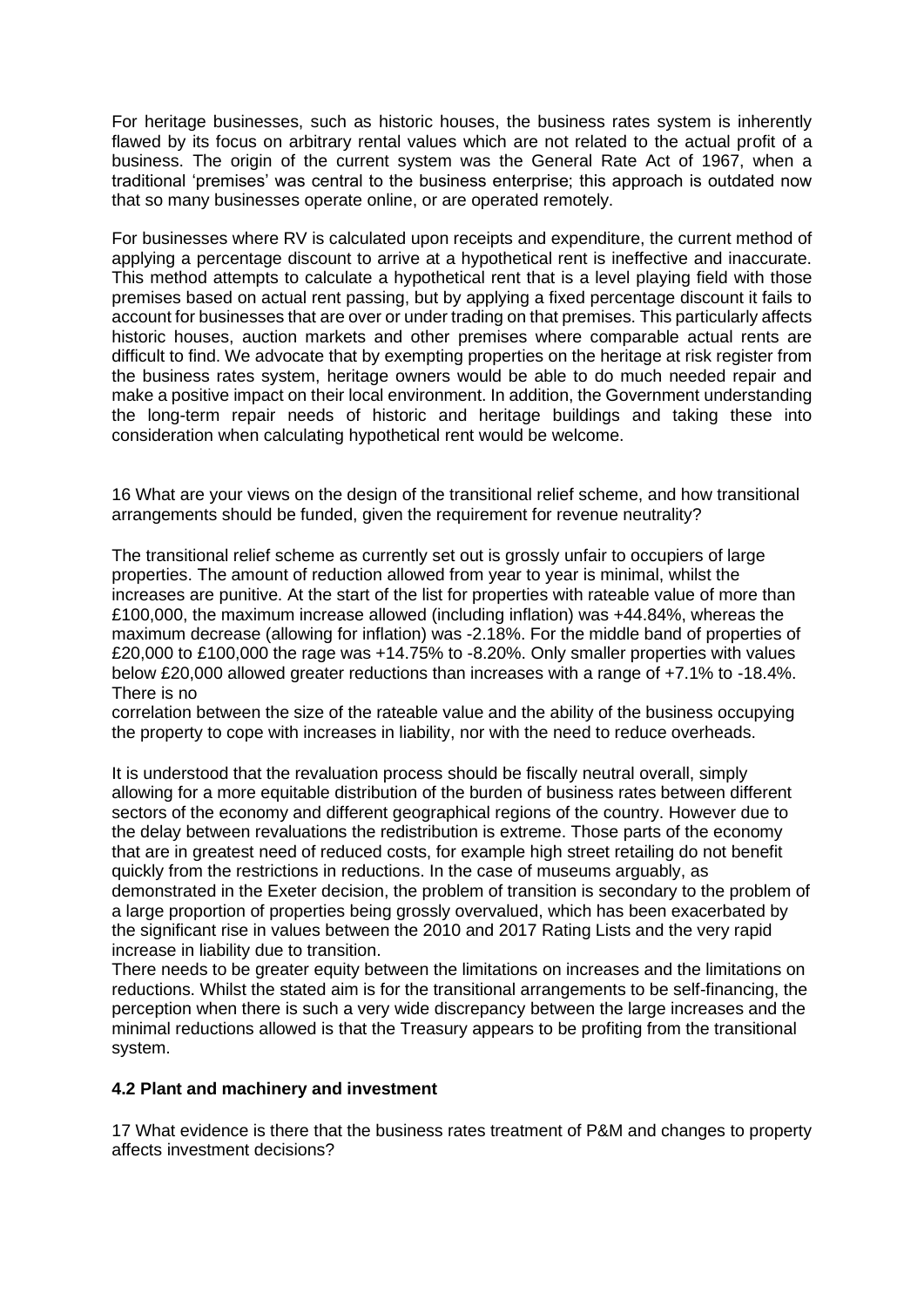We are not aware of any direct link between business rates treatment for P&M affecting investment decisions for museums and heritage. This is because the factors affecting Rateable Values are not well understood generally, and the more esoteric elements of the valuation process such as the rateability of plant and machinery are even less well known. It is therefore unlikely that the impact of investment in new plant and machinery has been taken into account at the planning stage and so the added costs have an even greater impact on finances by virtue of being unforeseen when the investment decisions are made.

However, in the museums and heritage sectors, there is an increasing focus on being selfsupporting. Investment in technology that will reduce costs is being considered and decisions on new investment must be supported by properly budgeted considerations of the impact on financial viability. Power generation from renewable resources such as solar panels, wind turbines, water turbines and other energy sources will increase the rates liability for heritage buildings and sites looking to contribute to the Net-Zero initiative and be more sustainable. These changes could impact the rateable value of heritage buildings, and disincentivize the improvements.

18 Are the current P&M principles and regulations still relevant? How could these be updated if necessary, and what would the effect of any proposed changes be?

The current regulations are not well known or understood. However, it would appear that it is not just the museum and heritage sector which lacks the necessary level of understanding. The Supreme Court recently found against the VOA in the case of Iceland v Berry (VO). The Court made clear that the general rule is that P&M is not reflected in the valuation unless specifically included by the regulations. The regulations themselves however can be less than clear because of the lack of specific definitions.

As a simple example, it is agreed that air conditioning is rateable plant and machinery – however there is no such classification in the Plant and Machinery Regulations, although there is reference to heating, cooling and other air handling plant. In addition, systems described as air conditioning vary markedly, from simple cassette systems offering a modest amount of cooling to systems that heat, cool, exchange air, extract dust and pollen, regulate humidity etc. In large part this is due to the specification of relevant items of plant being several decades out of date, which gives rise to misunderstandings. Greater clarity is also required, as demonstrated in the Iceland case, for the exclusion of plant and machinery relevant to the commercial operation of the business rather than the occupation of the building. In the case of museums and heritage sites, spaces are subject to very stringent air conditioning requirements for the preservation of the correct environment for maintaining the conservation of heritage materials such as tapestries, wood, paintings and objects.. Whilst the Iceland case assists in showing that such plant may not be rateable, a clearer definition of what is included in the Regulations as rateable would assist.

The Iceland case considered whether the air handling system was for "manufacturing operations or trade processes" neither phrasing is appropriate to the preservation of historic materials. The consideration of what is excluded from rateable plant and machinery in Class 2 of the regulations is too narrowly focussed on commercial activity and so potentially detrimental to the 3rd sector of the economy to which heritage belongs. This is exacerbated by the VOA adopting an assumption of "if it is named it must be included", as they did in the Iceland case.

It should therefore be clarified in the regulations, and not in the schedule to the regulations, that rateable value is restricted to named plant and machinery which is wholly intended to serve the hereditament, and not related to the manufacturing or trade processes of the occupier or the preservation and protection of goods and chattels within the hereditament. In that way cases such as Iceland would be avoided, and galleries and museums would not be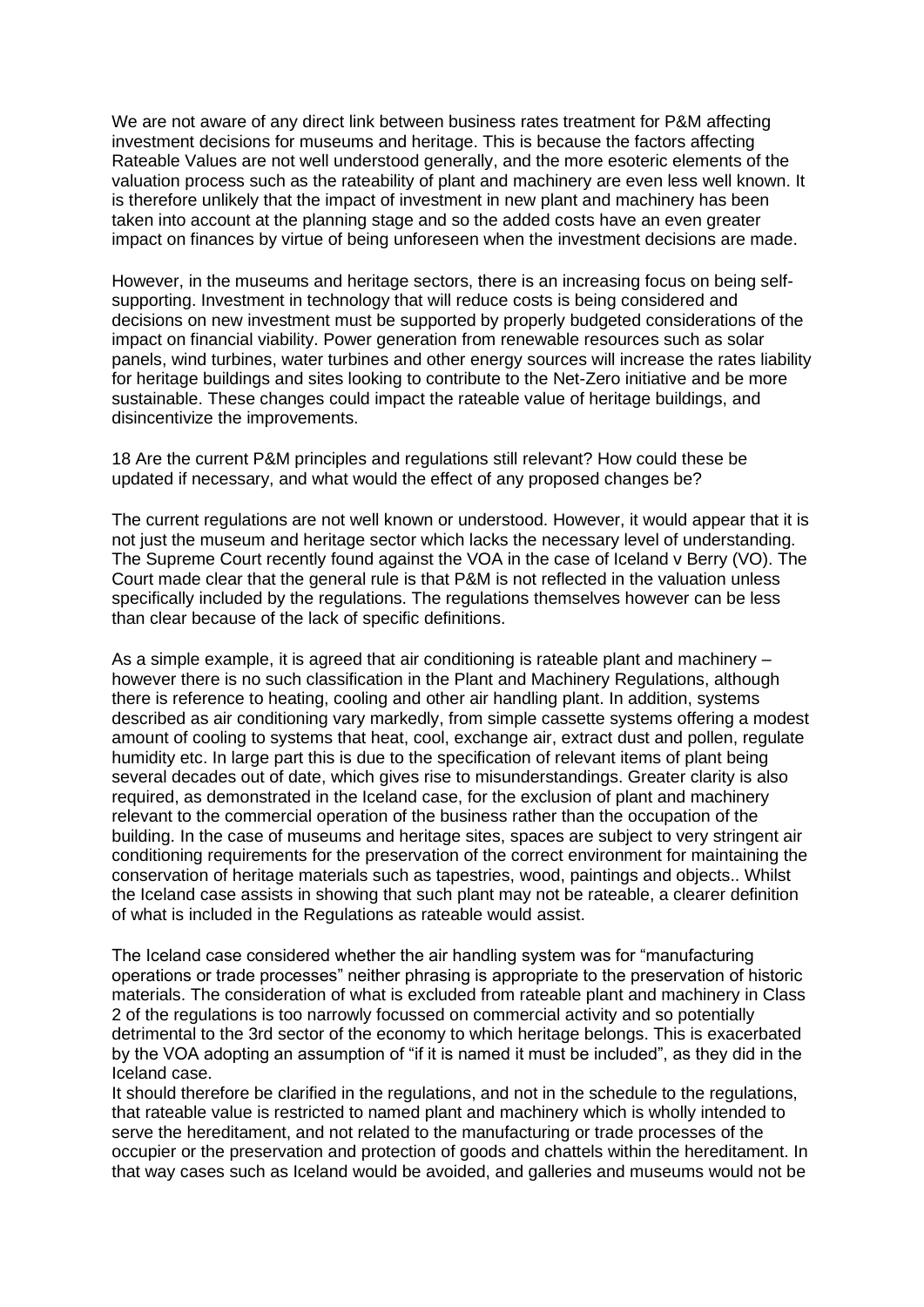penalised for taking steps to ensure that the collections entrusted to their care are properly preserved and protected.

There is little rental evidence for museums, which predominantly shows nominal levels of rent. There is, therefore, no rental evidence from which the added value of rateable plant and machinery can be determined. This creates the risk that adding rateable plant and machinery to the property could have an exaggerated impact on the assessment. For example, based on the outcomes of the Court of Appeal decision for the National Trust's properties Castle Drogo and Petworth House (Hoare (VO) and others v National Trust 1998), and the more recent case in the Upper Tribunal of Hughes (VO) v York Museums and Gallery Trust 2017 and Hughes (VO) v Exeter City Council 2020, have resulted in some museums having rateable values of £0 or £1. Therefore if the starting point is £1 and an addition is made for the addition of renewable energy generating equipment, the plant and machinery would have a greater value than the rest of the hereditament.

19 What evidence is available on the potential benefits of exempting certain types of P&M on a permanent or time-limited basis?

The current Regulations (Reg 2A The Valuation for Rating (Plant and Machinery) (England) Regulations 2000) provide an exception which excludes any new installations for microgeneration of electricity from renewable resources during the life of the rating list. This has a limited and variable impact. For example, a new installation coming on line on 2nd April 2017 will not now be included in the rateable value of the hereditament until the new list comes into force (based on current stated intentions) on 1st April 2023, i.e. effectively 6 years exclusion from liability. However if the same equipment comes on line on 31st March 2023 it will receive only one day's exclusion from liability. The value of this exclusion therefore reduces during the life of the list. The proposed shortening of the length of rating lists to three years will also reduce the maximum benefit that the exclusion will provide.

Heritage sites and historic businesses are concerned with becoming more self-sufficient and also with reducing carbon footprints and other ecologically friendly measures. The installation of renewable energy generation equipment, where physically and economically feasible is therefore a sensible option. However the current exclusion provides little incentive for such installations. If the exclusion was set for the write down period of the cost of the installation of say 15 years, bridging across rating lists, this would ensure a degree of certainty and not impose an additional financial burden which could dissuade museums from making the initial required investment. The period of 15 years is based on information provided by several museum operators for more than 60 schemes and with especial thanks to National Trust. The average period is taken from actual examples of installations allowing for the available grants and feed in tariffs and other incentives the range of years for payback ranges from 11 to 17 years. However, the shorter period of 11 years is from older schemes with more generous grants and tariffs.

The exclusion only applies to microgeneration, i.e. 50 kilowatts of electricity or 45 kilowatts of heat. For large sites, micro-generation may provide some assistance but be inadequate to meet the normal energy requirements of the hereditament. Any extension to the microgeneration installation that will cause it to exceed the definition of microgeneration will render the whole installation as rateable. The exclusion should therefore not be limited to microgeneration but should be extended to all renewable energy technologies listed in S26(2) Climate Change and Sustainable Energy Act 2006

20 What practical challenges would the implementation of wider exemptions for P&M pose, and how might those be addressed?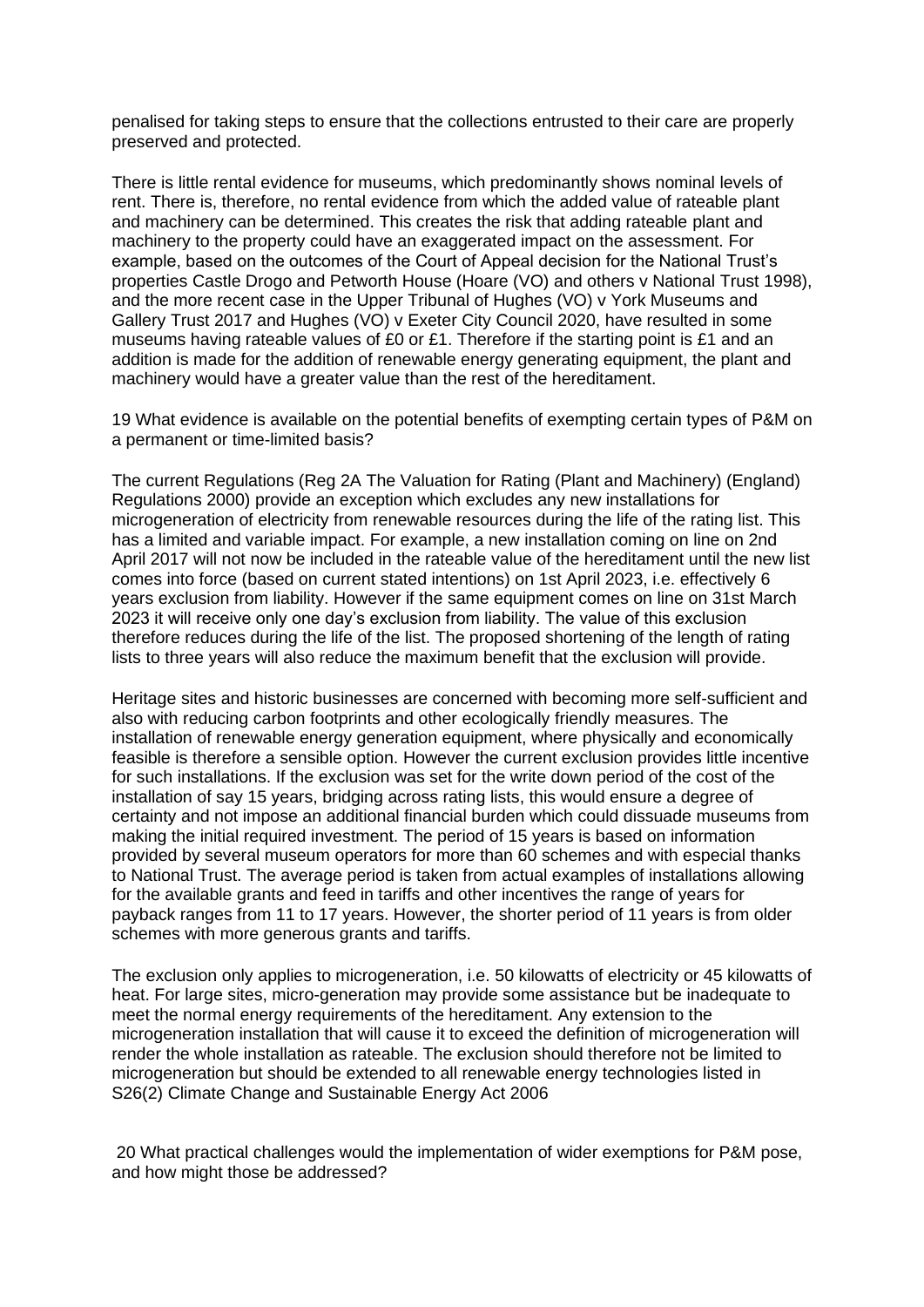The practical challenges of implementing the proposed changes is no different to the existing practical challenges of identifying rateable plant and machinery and, in the case of microgeneration, noting when the plant has been installed and making no addition to the rating lists until appropriate. A clearer definition of the limitation of the definition of rateable plant and machinery and modernisation of the Tables would remove ambiguity and uncertainty and therefore lead to fewer disputes.

21 How can business investment and growth best be supported through the business rates system, and how effective would business rates changes be compared to other available measures?

22 How could the business rates system support the decarbonisation of buildings? What would the likely impact of any changes be compared to other measures, including other taxes, spending or regulatory changes?

The business rates system could go further than simply reducing the negative impact of increased assessments due to improvements to the property. As has been shown with support for small businesses and rural relief, reliefs can be targeted. Therefore if the intention is to promote decarbonisation of buildings, reliefs could be granted for a period of years to hereditaments which have installed greener energy options such as microgeneration of power and heat from renewable resources.

There is the practical issue of identification of properties which have installed such technology. However if there is an incentive available such as a percentage relief from liability there would also be an incentive for the owner or occupier of the hereditament to notify the VOA that such systems have been installed, and this can be flagged in the rating list entry for ease of identification by the local authority when raising the rates demands

#### **5.1 Valuation transparency and appeals**

23 What further changes would you like to see made to the (a) Check, (b) Challenge and (c) Appeal stages?

There is an initial hurdle of registering with the Government Gateway which has proved to be an onerous and difficult process for many ratepayers. By contrast, the system adopted in Wales requires the ratepayer or owner of the property to complete a standard pro-forma confirming ownership of the property and appointing an agent.

There is only limited transparency in the rating system. Whilst the VOA provide valuations and their internal guidance is mostly available for public inspection via their website, this does not provide the information most relevant to the ratepayer i.e. the evidence on which the valuation is based. This evidence is withheld at all stages of the appeal process other than at the VOA's discretion, and even then only the redacted evidence in support of the valuation is provided.

The VOA website previously allowed ratepayers to see which other appeals were in progress and enabled co-ordination of appeals; however that information is no longer provided. Even where Checks or Challenges have been settled the website does not provide information that would enable the ratepayers to coordinate discussions. Better coordination of evidence enables the list to be accurately maintained and corrected when necessary, and should avoid unnecessary appeals being launched simply in an attempt to obtain confirmation that a rateable value is fair and reasonable. The new Check Challenge Appeal system has only increased this lack of transparency and placed obstacles in the way of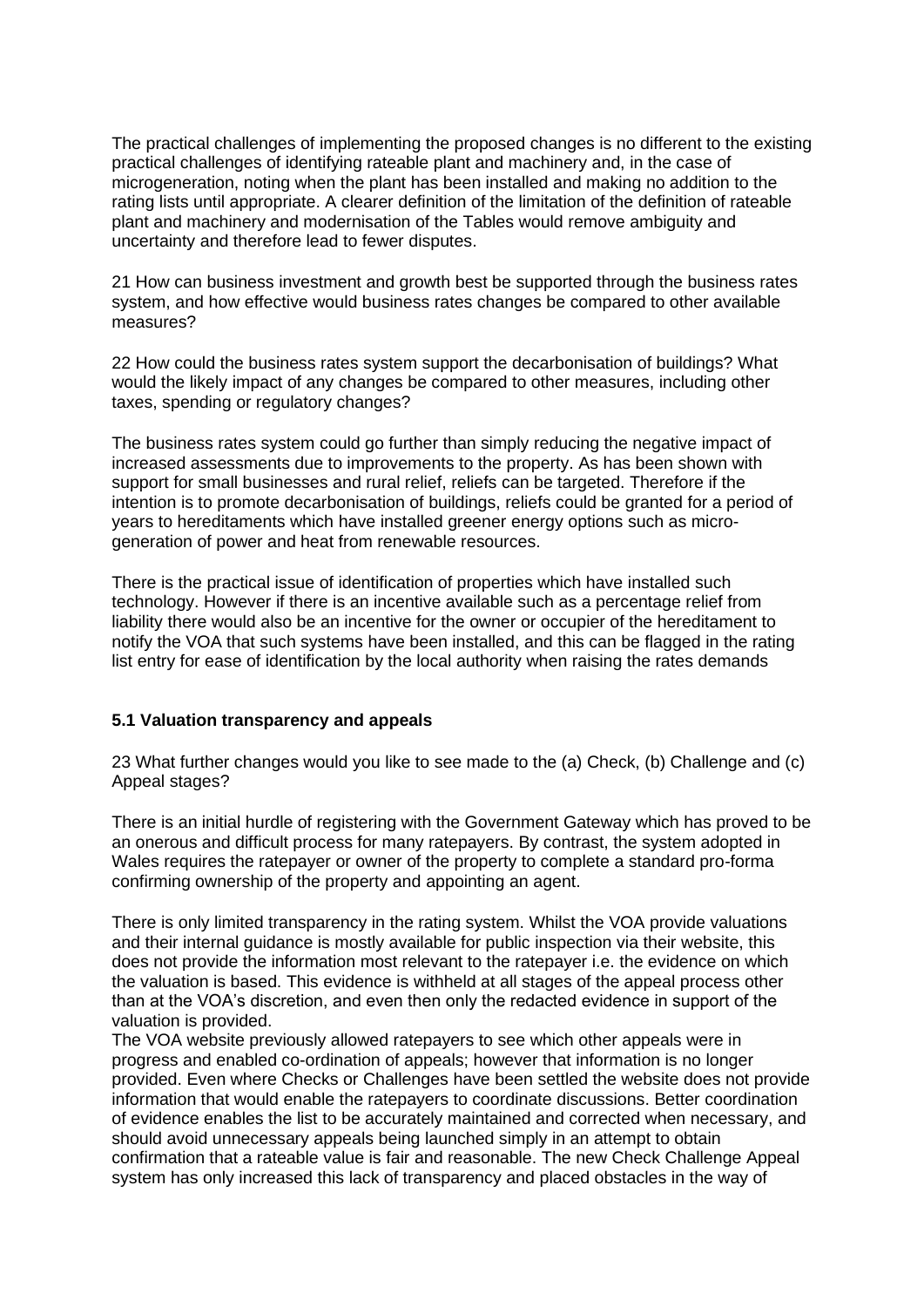ratepayers to dissuade them from appealing. This results in ratepayers being either required to pay a property tax based on the unsupported opinion of the VOA, or being forced into a lengthy process in which the entire onus of proof rests with the ratepayer.

The Check stage does not offer transparency. Whilst the valuation of the property is made available, for anything other than a one room property it is often difficult or impossible to identify the areas used by the VOA. An unrepresented ratepayer or owner is unlikely to have sufficient grasp of the technicalities involved in measuring properties to the differing standards appropriate for different valuation methods to be able to accurately identify errors. The descriptions used by the VOA of the different floor areas are often at odds with the way in which the space is currently used and will be historic, at best, and wholly inaccurate, at worst. The VOA do not provide plans to show how they have arrived at their floor areas and the ratepayer is forced to produce all evidence of actual sizes, layout, etc. if the areas given in the valuation are not accepted. The VOA work from an assumption that their areas are, or were correct; therefore any dispute in respect of areas is due to a change to the property, and providing the date of change is a requirement of submitting a standard Check. There may have been no change, or the change may pre-date the current ownership and so be unknown and therefore no such date can be provided, preventing the submission of the Check.

The Challenge stage requires the ratepayer to put forward all of the evidence, reasoning and valuation to prove that the rating assessment is incorrect. This evidence cannot be added to once the Challenge process has been completed without the agreement of the VOA. The ratepayer is forced into a litigation stance before any discussions with the VOA take place. There is no reciprocal requirement on the Valuation Officer to provide evidence to show that the Rateable Value is either fair or reasonable. If the VOA representative was acting properly as an Expert at this stage then all relevant evidence, whether or not it supported the valuation, should be provided – however that has not been the experience of museum ratepayers nor, from the limited number of Valuation Tribunal decisions, that of the Tribunals.

The only difficulty with the current Appeal stage is the restriction on evidence that can be added. As noted above the ratepayer is effectively forced into a litigation stance at the Challenge stage. If the ratepayer is not fully conversant with all of the regulations and restrictions that those regulations impose there is the high probability that the ratepayer will be disadvantaged and that a validly held view that the rateable value is excessive will not be proven to the satisfaction of the Tribunal.

The current system is heavily biased against the ratepayer and does not provide transparency by the VOA that assists the ratepayer to determine if the rateable value is fair or reasonable. Removing the Check stage and making the Challenge stage one in which the ratepayer is allowed to raise general concerns requiring the VOA to provide substantive reasoning and evidence would provide a more efficient, transparent and fair appeal system. It is to be assumed that when producing the Rating List the Valuation Office was in possession of the necessary evidence to support the valuations and reasoning and therefore producing that information on request by the ratepayer should not be onerous. As long as the VOA is allowed to withhold evidence and has no requirement to prove the fairness of the rating list, the list is called into doubt and the credibility of the rating system is undermined.

24 What are your views on sharing information, such as rental/lease details, with the VOA? What are your views on the risks and benefits of this information being shared with other ratepayers, public sector organisations or more broadly?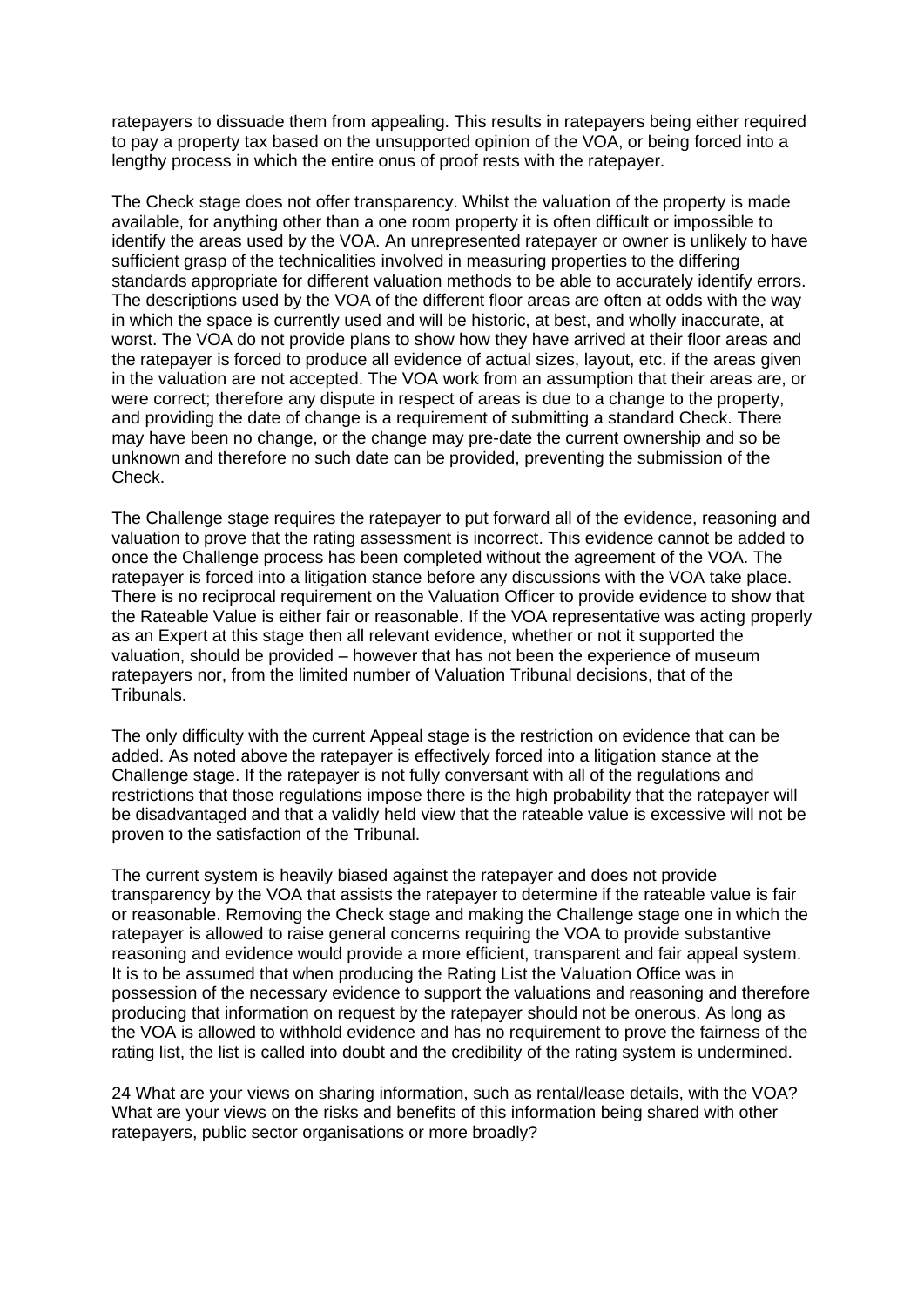The VOA currently have the power to request information that is deemed necessary to undertake rating valuations; this is not just restricted to rental information but also includes financial information. Ratepayers or their agents currently have no access to this information other than in direct response to the use of that evidence through the formal appeal process. That access is restricted in various ways such as allowing ratepayers to view the information at one of the VOA's diminishing number of offices (currently closed due to Covid) and make notes, but not to take copies.

This limitation on access places a burden both on the ratepayer and on the VOA due to its practice of producing copies of forms and supervising access. At the time the statutory restrictions were written photocopying was an expensive process and electronic transmission of documents was in its infancy – paper forms are now scanned as a matter of course and most rent returns are made online. There is, therefore, no practical reason not to simply provide ratepayers with copies of the returns electronically; however, this would require an amendment to primary legislation.

The information provided on the forms is often an incomplete picture of the true position due to the limitation of the questions asked and the understandable confusion that the wording of the questions create for individuals with no qualifications in property law trying to interpret the questions in order to provide answers which are accurate.

There is an increasing amount of information publicly available both on private websites and from Land Registry and other sources. With regard to financial information for museums, this can be obtained from the Charity Commission website, although the information is relevant to the whole of a charity's operations and not restricted to one property. Therefore, unless the information is commercially sensitive, and has been justifiably identified as such, there is no reason for the VOA to withhold evidence which is relevant to establishing the accuracy of the rating list. For heritage business, which are not charities, the receipts and expenditure method requires the disclosure of financial information which should not be shared outside of its purpose to establish the Rateable value.

The time limit for the submission of information to the VOA is 56 days, which is often a challenge. If information on the lease is required the document needs to be retrieved, possibly from solicitors and studied to find the appropriate information. Whilst this may be a relatively simple task for an experienced chartered surveyor or solicitor it is not straightforward for others particularly in the case of volunteer-run charities. If historic income and expenditure information is requested that information needs to be collated and then analysed to fit the categories set by the VOA which may have no bearing on how the information is presented in an individual charity's accounts. There should therefore be a more proactive and flexible stance from the VOA.

25 What are your views on who can currently use the CCA system and become party to a challenge or appeal? What are your views on who can use the system, when and on what grounds?

The current appeals process allows ratepayers, owners of properties and former ratepayers to be involved in the process. We are aware that local authorities may also wish to be involved.

The process is intended to allow the person bearing the burden of the tax to challenge the valuation which forms the basis to that tax. The outcome should be to ensure that a fair and reasonable level of value is achieved. This is however not always the assured outcome due to the onus of proof being on the ratepayer with no equivalent burden placed on the VOA.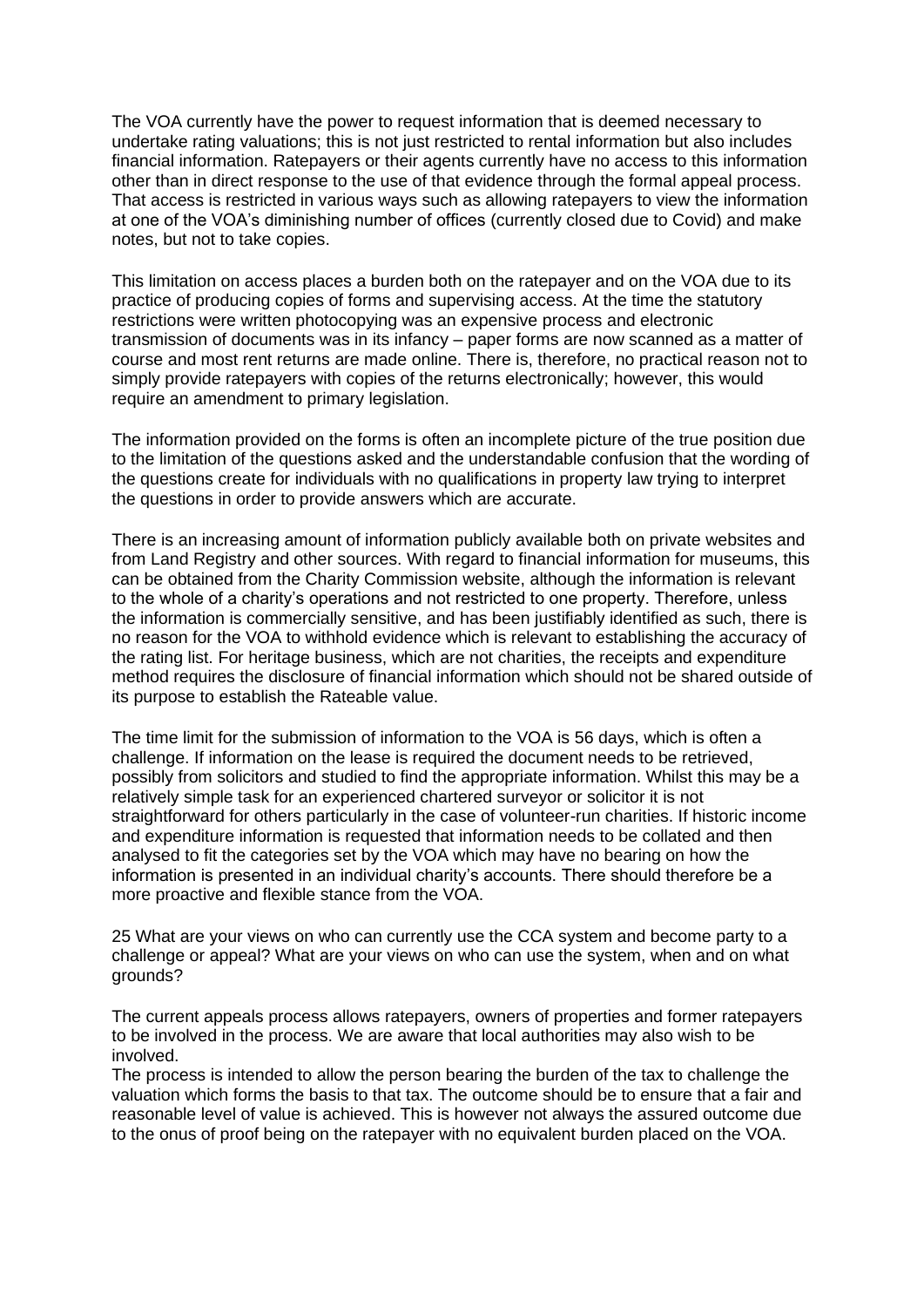The discrepancy can be seen in the recent outcome of the Upper Tribunal (Lands Chamber) decision in the case of Stephen G Hughes (VO) v Exeter City Council [2020]. The property at the centre of the dispute is Royal Albert Memorial Museum. The property had initially been valued at £520,000 in the 2010 rating list. This was reduced on agreement, but subject to the VOA's scheme and disregarding all other evidence, at £445,000. Following the outcome of appeals for museums in York (Stephen G Hughes (VO) v York Museums and Gallery Trust [2017]) the agreed Rateable Value was appealed on the basis that the method of valuation adopted by the VOA was unreasonable. Because the onus of proof was on the ratepayer the Valuation Officer simply defended the method adopted and in fact argued for an increase to £620,000, notwithstanding the earlier agreement using their own methodology. The initial hearing by the VTE found in favour of the Ratepayer and reduced the Rateable Value to £1. That decision was upheld by the Upper Tribunal.

In the Exeter case, the ratepayer and billing authority are one and the same. However had the ratepayer been an independent museum then the billing authority would have been faced not with a cost-saving but with a significant reduction in revenue. The only consideration should be establishing the fair and reasonable level of value. Extending the rights of appeal to third parties with a vested financial interest but no interest in the property would not assist in the process and is likely to create delays or produce unfair outcomes for the taxpayer.

#### **5.2 Maintaining the accuracy of ratings lists**

26 What are your views on introducing a requirement to provide the VOA with rental information, either routinely or where changes to a lease occur?

It is accepted that the VOA requires accurate up to date information to enable the compilation of new rating lists. As the rating lists are based on a pre-dated valuation, currently by two years, rental evidence collected after the start of the list is highly unlikely to be useful in maintaining the list other than as a direct result of Checks and Challenges, in which the appellants will be providing the evidence and so not requiring the general collection of evidence.

There should be no requirement for the ratepayer to provide duplication of information already sent. As heritage sites, buildings and spaces are, or should be, valued on the basis of receipts and expenditure, a short annual return for the previous year's figures would be easier to provide (i.e. not requiring historic information) and if carried out regularly sites will be able to factor this into their normal annual returns for other purposes. However, that will require a significant policy change by the VOA, including more flexibility in how information is provided and not requiring analysis (which can lead to errors and double counting) in order to fit the VOA's categories.

The question specifically addresses lease events. As the VOA's records should include the relevant dates such as rent reviews and lease renewals, it would be more efficient to generate requests for information rather than relying on the ratepayer or landlord to provide updates. The VOA should also recognise that reviews and renewals are often completed months or years after the due date and the system should enable the ratepayer or landlord to reply by providing an estimate of when, if ever, the review will be concluded (i.e. if there has been no increase in rental value, the landlord may opt not to trigger a review or terminate a lease). This is of little impact on the museum and heritage sector with most organisations having a freehold or peppercorn rents, there should therefore be no requirement for the VOA to follow up requests for leasehold information in such circumstances.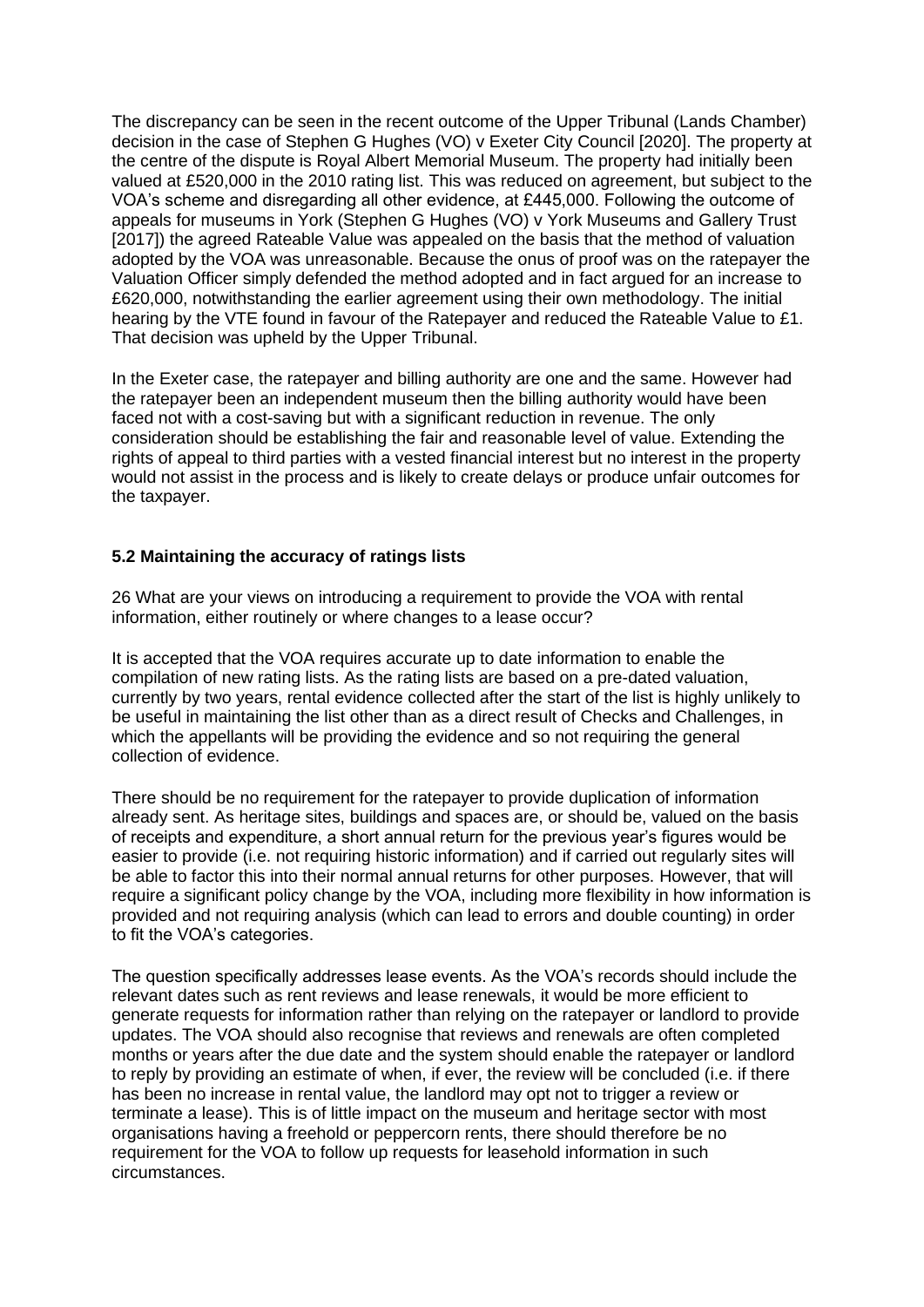27 What are your views on making a register of commercial lease information publicly available?

As has been noted previously our members' properties are predominantly either freehold or held on peppercorn rents. We, therefore, have no specific concerns regarding the creation of a register of commercial rents.

28 What are your views on introducing a requirement to notify the VOA or billing authority of changes to a property that could impact the business rates liability?

Any significant change to museums or heritage site will require planning consent, and in the case of listed buildings will also require listed building consent. Such consents are dealt with in the first instance, if not in their entirety, by the relevant local authority, which will normally also be the billing authority. Therefore, the alterations have been notified already to a relevant body with statutory duties to notify the VOA of alterations likely to affect the value of the property.

The rating system is poorly understood by the majority of ratepayers and already widely considered to be onerous and unfair. By adding an additional burden of notification or if failure to comply with requirements to notify the VOA is made a fineable offence this will further antagonise ratepayers. We do not therefore believe that such a requirement would be useful or even workable. A requirement would increase the regulatory burden on businesses, and further would require a significant expansion of VOA resources if it were to be enforced.

#### **5.3 The billing process**

29 How can the current billing process be improved? What changes would provide the most significant benefits to ratepayers through for example, cost or time savings?

The UK heritage sector includes a wide range of organisations, from large institutions with dedicated finance teams to small volunteer-run museums. There is therefore no one size fits all answer to this question. Digitising the billing system may be of assistance to the larger museums and simply add a layer of confusion for volunteer-run museums. It is not clear how the involvement of HMRC and linking with the other digitised tax systems will assist.

There is however one common theme. Rates bills are often poorly laid out and unclear, so that the basic calculation of liability and then allowances are not easily understood and even their professional advisers admit to struggling to untangle the bills especially after successful appeals have resulted in back-dated refunds.

30 What are your views on a centralised online system linked to other business taxes, enabling more joined-up data and management of billing across different locations? How could this best support ratepayers and billing authorities?

A centralised system would help to streamline and simplify business taxes for users.

31 What sort of support would businesses and agents expect to receive when moving to a centralised online process, and from where would you expect to receive it?

32 What, if any, criteria should be applied in exempting certain ratepayers from online billing?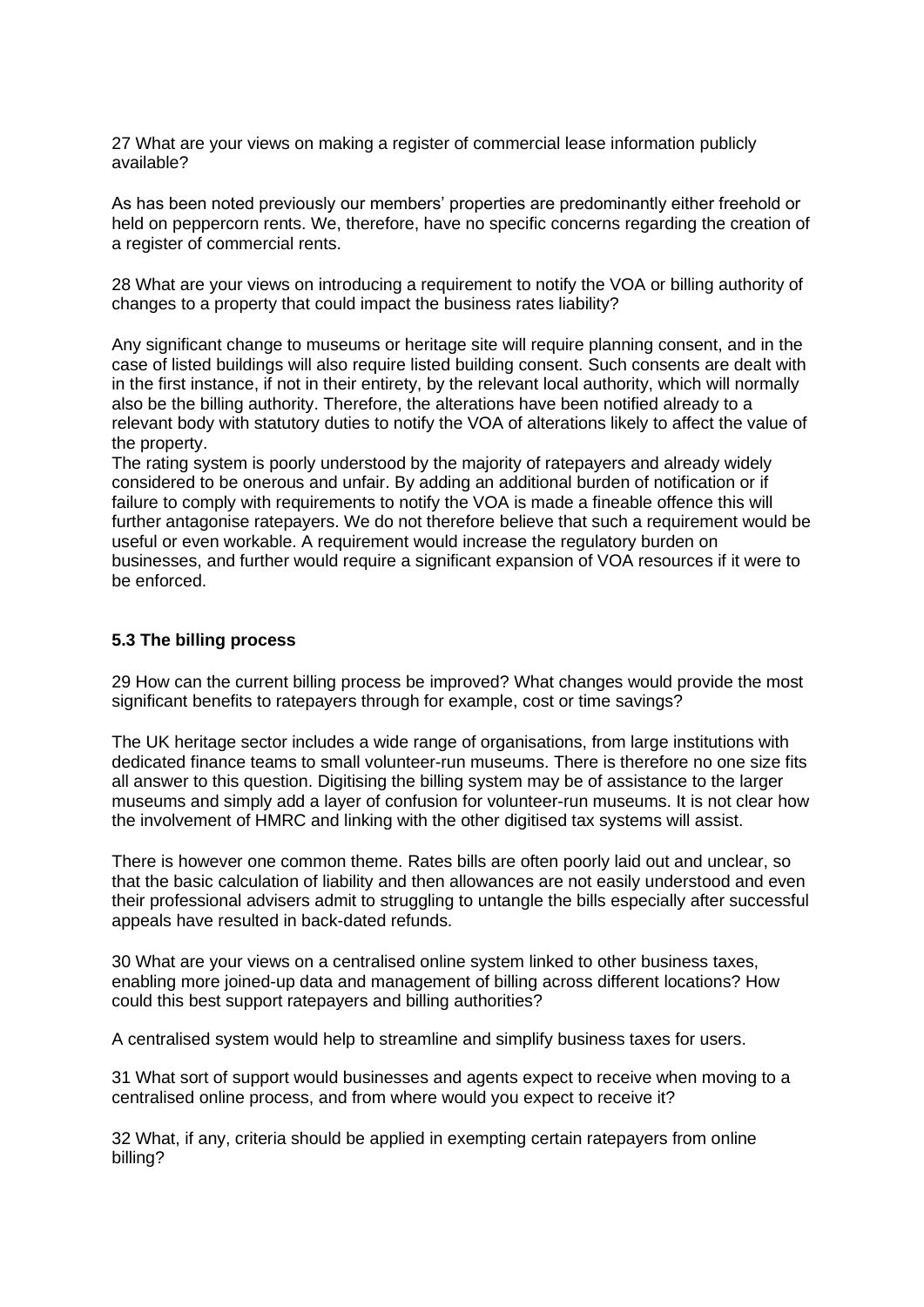#### **6 Exploring alternatives to business rates**

33 What are the likely benefits and costs of implementing a CVT? What are the practical implications of implementing a CVT?

The majority of museums, heritage sites and galleries are owner/occupiers. Those which are leasehold are often held on peppercorn rents or low rents. If the tax base was changed from rental value charged against the occupier to a capital value basis charged against the owner, for most museums this would not shift the liability.

For those where the property is leasehold, the landlords would no longer be able to support a lease with a peppercorn or nominal rent due to the costs to them, except where the lease enables the landlord to pass on any property tax to the tenant, in which case there will again be no practical benefit to the museum.

A capital value tax that the owner cannot avoid would be a disincentive to future lettings to heritage organisations.

There has been no mention of what reliefs would be available. Presumably, as the tax would be aimed at owners, there would be no charitable relief to accompany the tax. This will create serious difficulties if significant levels of value are imposed and there is no relief. Many museums would no longer be financially viable especially if the level of support continues to decline – particularly given the drop in local authority funding for museums over the last ten years and the loss of European funding. Overall therefore the practical impact of implementing a Capital Value Tax would be extremely negative for the museum and heritage sector.

34 What evidence is there of the benefits that replacing business rates with a CVT would have in practice, for example, on business investment and growth?

35 How can land and property be valued fairly and efficiently under a CVT in England? What evidence is available to do this?

We do not advocate for a CVT in England. As already noted there is an ongoing issue with obtaining fair levels of value for museums and heritage sites and businesses in the business rates system. This is being addressed through the appeal process using valuation methods that have been refined over the last 100 years or more, and hopefully, the inequity will be redressed over the next few years.

There is no capital market for selling museums, heritage sites or other business that operate from historic buildings other than for alternative uses or redevelopment, and so even if a rental value could be derived from some indirect method of arriving at a rental value there is no evidence from which yields could be derived. The introduction of CVT would therefore require some indirect method of valuing heritage land and buildings direct to capital value, to the best of our knowledge no such methodology exists. The contractor's method has been found to be inappropriate for the valuation of museums in historic buildings by the Upper Tribunal on two occasions in the last three years and has never been considered to be a valid method for valuing historic land and buildings.

Therefore there is no obvious way that museums and heritage spaces could be valued to capital value without relying on alternative use valuations, thereby ignoring the actual use of the property, or a method known to produce inappropriately high levels of value for historic